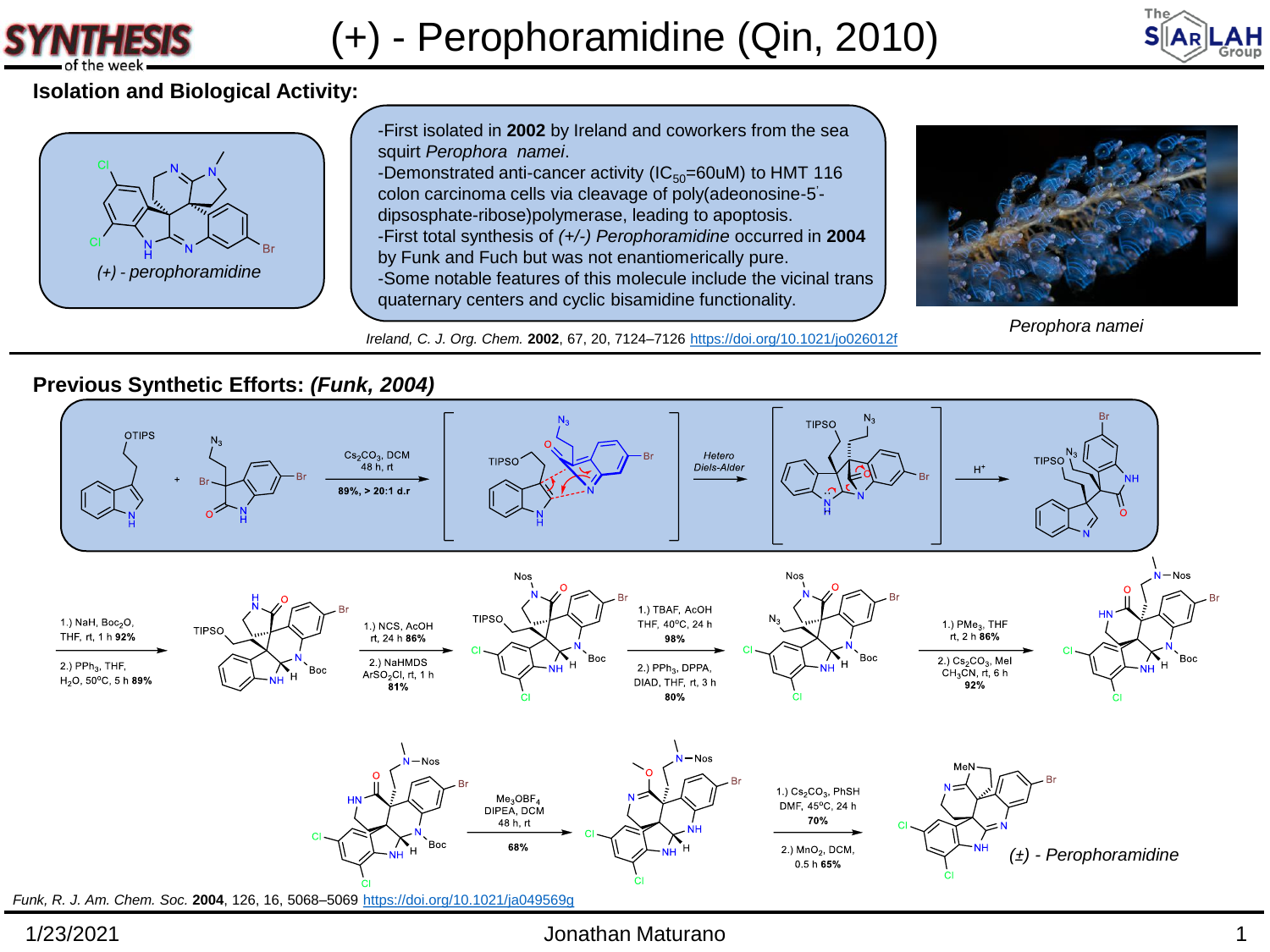



## **Previous Synthetic Efforts: (***Rainier, 2006)*



Inspired by the Funk biomimetic Hetero Diels-Alder, and some previous work of their own on the total synthesis of (+/-) Communesin F, the Qin group decided make their key step an asymmetric hetero Diels Alder through the use of a chiral auxillary on the diene using known existing ligands.

Qin, Y. J. Am. Chem. Soc. **2010**, 132, 40, 14052 <https://doi.org/10.1021/ja1070043>

### 1/23/2021 Jonathan Maturano 2